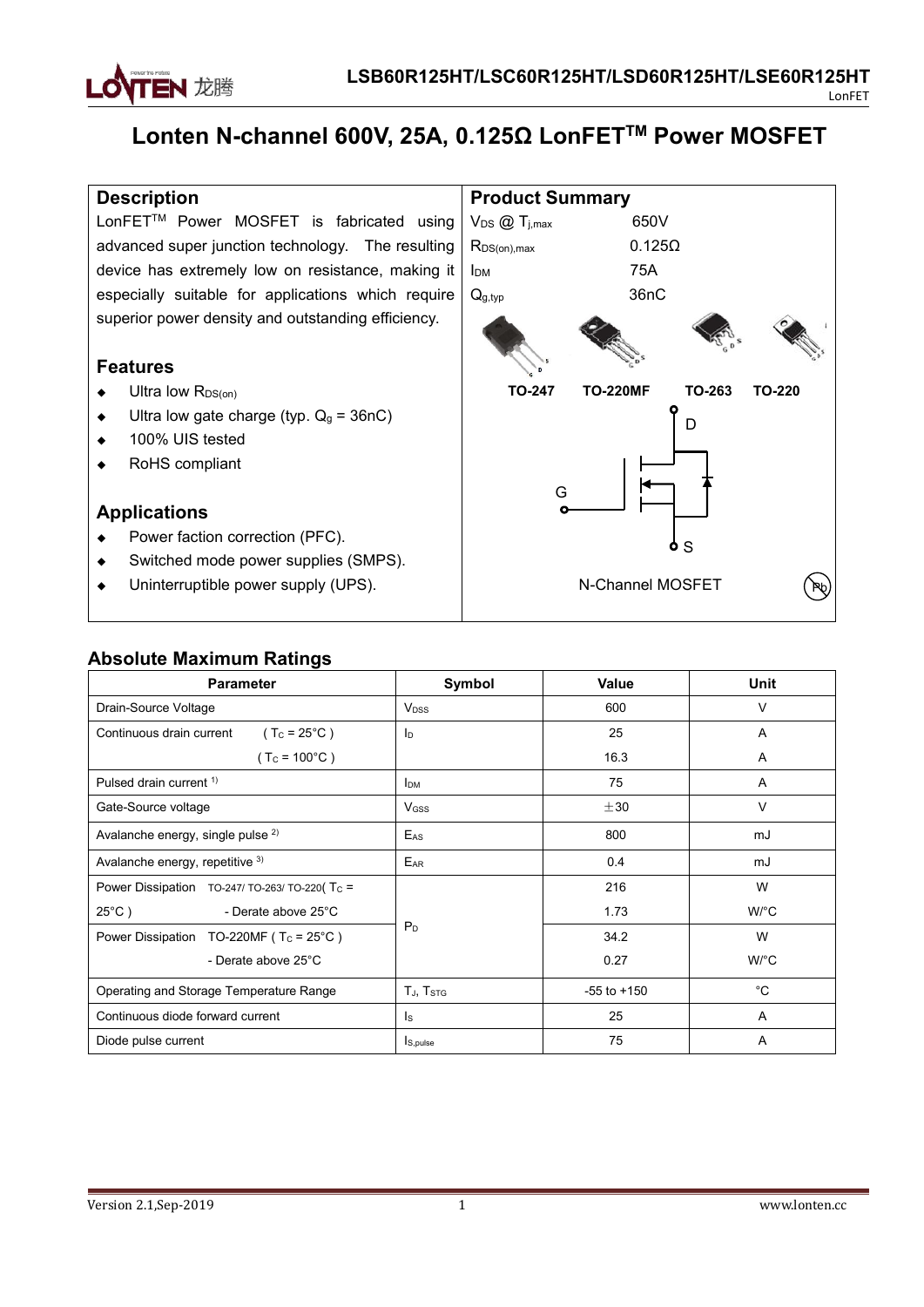

## **Thermal Characteristics TO-247/TO-263/ TO-220**

| <b>Parameter</b>                                  | Symbol                      | Value | Unit |
|---------------------------------------------------|-----------------------------|-------|------|
| Thermal Resistance, Junction-to-Case              | $R_{\theta$ J $C}$          | 0.58  | °C/W |
| Thermal Resistance, Junction-to-Ambient           | $\mathsf{R}_{\texttt{6JA}}$ | 59    | °C/W |
| Soldering temperature, wavesoldering only allowed |                             | 260   | °C   |
| at leads. (1.6mm from case for 10s)               | l sold                      |       |      |

## **Thermal Characteristics TO-220MF**

| <b>Parameter</b>                                  | Symbol         | Value | Unit |
|---------------------------------------------------|----------------|-------|------|
| Thermal Resistance, Junction-to-Case              | Rejc           | 3.7   | °C/W |
| Thermal Resistance, Junction-to-Ambient           | $R_{\theta$ JA | 75    | °C/W |
| Soldering temperature, wavesoldering only allowed |                | 260   | °C   |
| at leads. (1.6mm from case for 10s)               | l sold         |       |      |

## **Package Marking and Ordering Information**

| <b>Device</b> | <b>Device Package</b> | Marking     | Units/Tube | Units/Real |
|---------------|-----------------------|-------------|------------|------------|
| LSB60R125HT   | TO-247                | LSB60R125HT | 30         |            |
| LSC60R125HT   | TO-220                | LSC60R125HT | 50         |            |
| LSD60R125HT   | <b>TO-220MF</b>       | LSD60R125HT | 50         |            |
| LSE60R125HT   | TO-263-2L             | LSE60R125HT |            | 800        |

## **Electrical Characteristics** T<sub>c</sub> = 25°C unless otherwise noted

| <b>Parameter</b>                 | Symbol                   | <b>Test Condition</b>                         | Min.                     | Typ.                     | Max.                     | Unit   |
|----------------------------------|--------------------------|-----------------------------------------------|--------------------------|--------------------------|--------------------------|--------|
| <b>Static characteristics</b>    |                          |                                               |                          |                          |                          |        |
| Drain-source breakdown voltage   | <b>BV</b> <sub>DSS</sub> | V <sub>GS</sub> =0 V, I <sub>D</sub> =0.25 mA | 600                      | $\overline{a}$           | $\overline{a}$           | $\vee$ |
| Gate threshold voltage           | $V_{GS(th)}$             | $V_{DS} = V_{GS}$ , $I_D = 0.25$ mA           | 2.5                      | 3.5                      | 4.5                      | $\vee$ |
| Drain cut-off current            | $I_{DSS}$                | V <sub>DS</sub> =600 V, V <sub>GS</sub> =0 V, |                          |                          |                          | μA     |
|                                  |                          | $T_i = 25^{\circ}$ C                          | $\overline{\phantom{a}}$ |                          | $\mathbf{1}$             |        |
|                                  |                          | $T_i = 125^{\circ}C$                          | $\overline{\phantom{a}}$ | 10                       | $\overline{\phantom{0}}$ |        |
| Gate leakage current, Forward    | <b>IGSSF</b>             | VGS=30 V, VDS=0 V                             | $\overline{\phantom{a}}$ | $\overline{\phantom{a}}$ | 100                      | nA     |
| Gate leakage current, Reverse    | <b>I</b> GSSR            | $V_{GS} = -30 V$ , $V_{DS} = 0 V$             | $\overline{\phantom{a}}$ | $\overline{\phantom{a}}$ | $-100$                   | nA     |
| Drain-source on-state resistance | $R_{DS(on)}$             | $V_{GS}$ =10 V, $I_{D}$ =12.5 A               | $\overline{\phantom{a}}$ |                          |                          |        |
|                                  |                          | $T_i = 25^{\circ}$ C                          | $\overline{\phantom{a}}$ | 0.115                    | 0.125                    | Ω      |
|                                  |                          | $T_i = 150^{\circ}$ C                         | $\blacksquare$           | 0.29                     | $\overline{\phantom{a}}$ |        |
| Gate resistance                  | $R_{G}$                  | f=1 MHz, open drain                           | $\overline{\phantom{a}}$ | 4.5                      | $\overline{\phantom{a}}$ | Ω      |
| <b>Dynamic characteristics</b>   |                          |                                               |                          |                          |                          |        |
| Input capacitance                | $C_{iss}$                | $V_{DS}$ = 100 V, V <sub>GS</sub> = 0 V,      | $\overline{a}$           | 2230                     | $\overline{\phantom{a}}$ |        |
| Output capacitance               | $C_{\text{oss}}$         | $f = 250$ kHz                                 | $\overline{\phantom{a}}$ | 85.7                     | $\overline{\phantom{a}}$ | pF     |
| Reverse transfer capacitance     | C <sub>rss</sub>         |                                               | $\overline{\phantom{a}}$ | 1.96                     | $\overline{\phantom{a}}$ |        |
| Turn-on delay time               | $t_{d(on)}$              | $V_{DD}$ = 400 V, $I_D$ = 12.5 A              | $\overline{\phantom{a}}$ | 21                       | $\overline{\phantom{a}}$ |        |
| Rise time                        | $t_{r}$                  | $R_G = 10 \Omega$ , V <sub>GS</sub> =15 V     | $\overline{\phantom{a}}$ | 46                       | $\overline{\phantom{a}}$ | ns     |
| Turn-off delay time              | $t_{d(\text{off})}$      |                                               | $\overline{\phantom{a}}$ | 84                       | $\overline{\phantom{a}}$ |        |
| Fall time                        | t                        |                                               | $\overline{\phantom{a}}$ | 13.5                     | $\overline{\phantom{a}}$ |        |

Version 2.1,Sep-2019 2 www.lonten.cc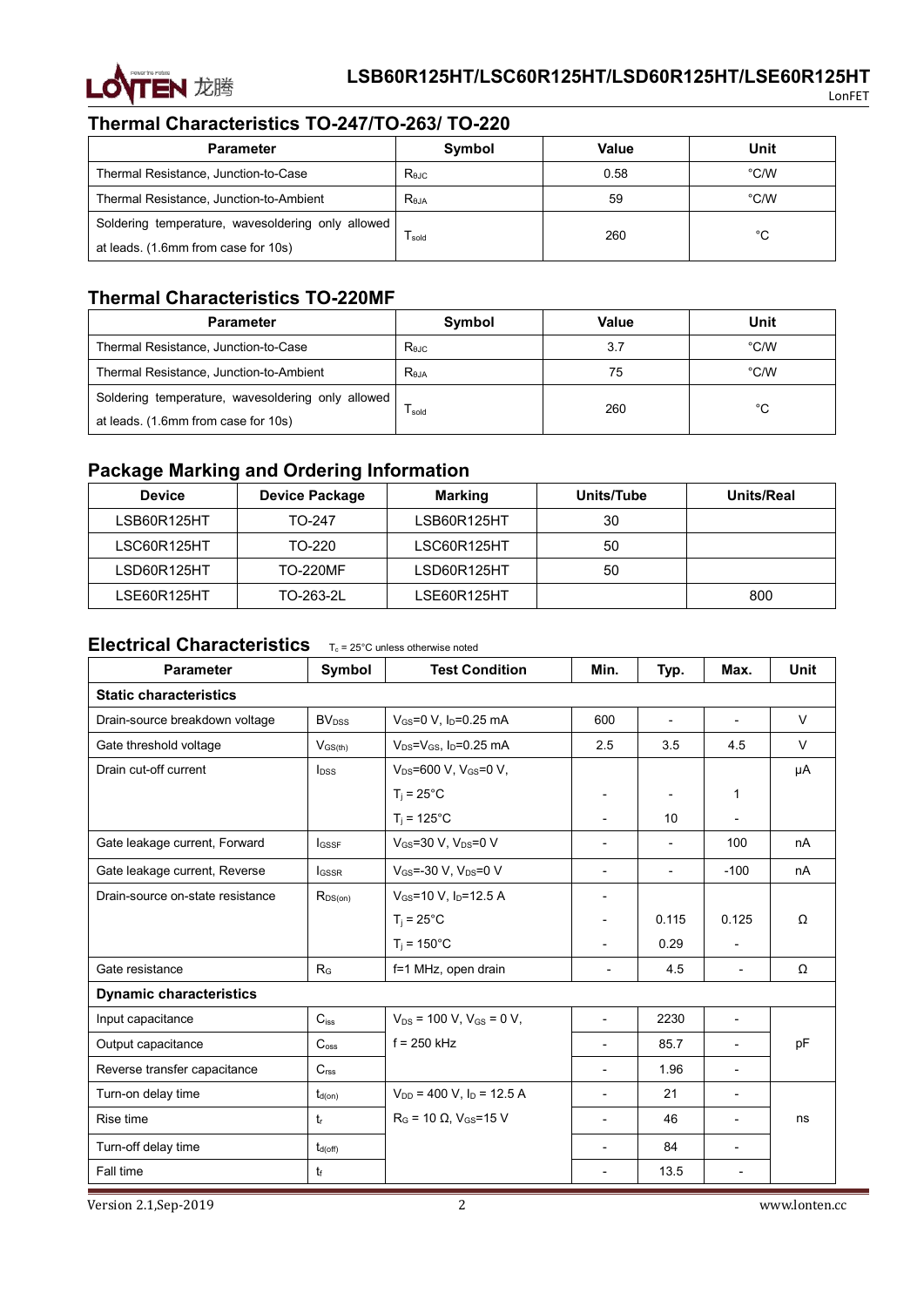

LonFET

| Gate charge characteristics   |                        |                                       |                          |     |                          |    |
|-------------------------------|------------------------|---------------------------------------|--------------------------|-----|--------------------------|----|
| Gate to source charge         | $Q_{gs}$               | $V_{DD} = 400 V$ , $I_D = 12.5 A$ ,   |                          | 11  | $\overline{\phantom{a}}$ |    |
| Gate to drain charge          | $Q_{gd}$               | $V$ <sub>GS</sub> =0 to 10 V          |                          | 11  | $\overline{\phantom{a}}$ | nC |
| Gate charge total             | $Q_q$                  |                                       |                          | 36  | $\overline{\phantom{0}}$ |    |
| Gate plateau voltage          | V <sub>plateau</sub>   |                                       |                          | 5.2 | $\overline{\phantom{a}}$ |    |
| Reverse diode characteristics |                        |                                       |                          |     |                          |    |
| Diode forward voltage         | <b>V</b> <sub>SD</sub> | $V_{GS} = 0 V$ , IF=12.5 A            |                          | 1.2 | $\overline{\phantom{0}}$ | V  |
| Reverse recovery time         | $t_{rr}$               | $V_R$ =400 V, I <sub>F</sub> =12.5 A, |                          | 334 | $\overline{\phantom{a}}$ | ns |
| Reverse recovery charge       | $Q_{rr}$               | $dl_F/dt = 100$ A/us                  |                          | 4.6 | $\overline{\phantom{a}}$ | μC |
| Peak reverse recovery current | <b>I</b> <sub>rm</sub> |                                       | $\overline{\phantom{a}}$ | 28  | $\overline{\phantom{0}}$ | Α  |

Notes:

1. Limited by maximum junction temperature, maximum duty cycle is 0.75.

2.  $I_{AS} = 6A$ ,  $V_{DD} = 60V$ , Starting T<sub>j</sub>= 25°C.

3. Repetitive Rating: Pulse width limited by maximum junction temperature.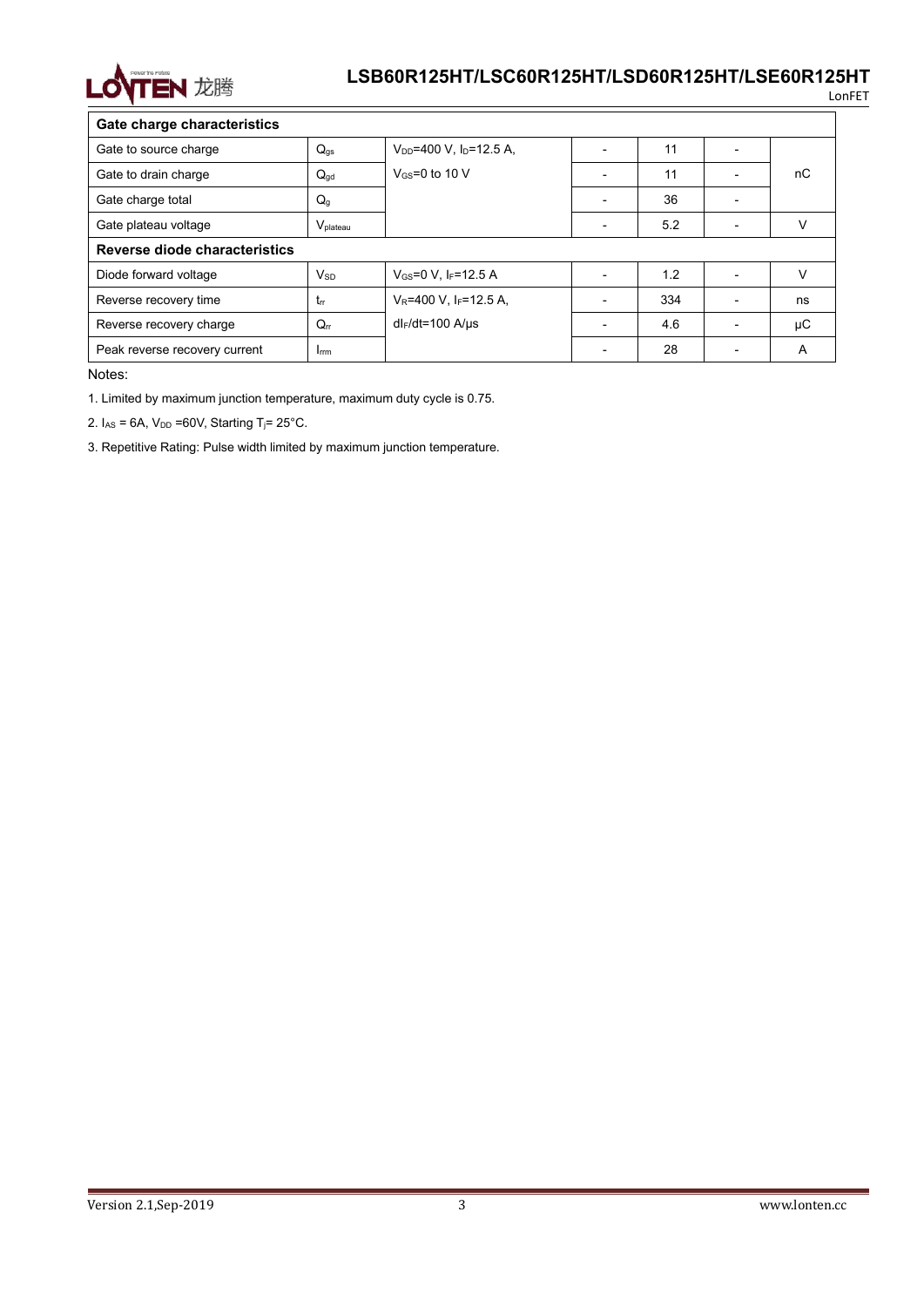

## **Electrical Characteristics Diagrams**

Figure 1. On-Region Characteristics Figure 2. Transfer Characteristics



Figure 3. On-Resistance Variation vs. Drain Current Figure 4. Threshold Voltage vs. Temperature



Figure 5. Breakdown Voltage vs. Temperature Figure 6. On-Resistance vs. Temperature







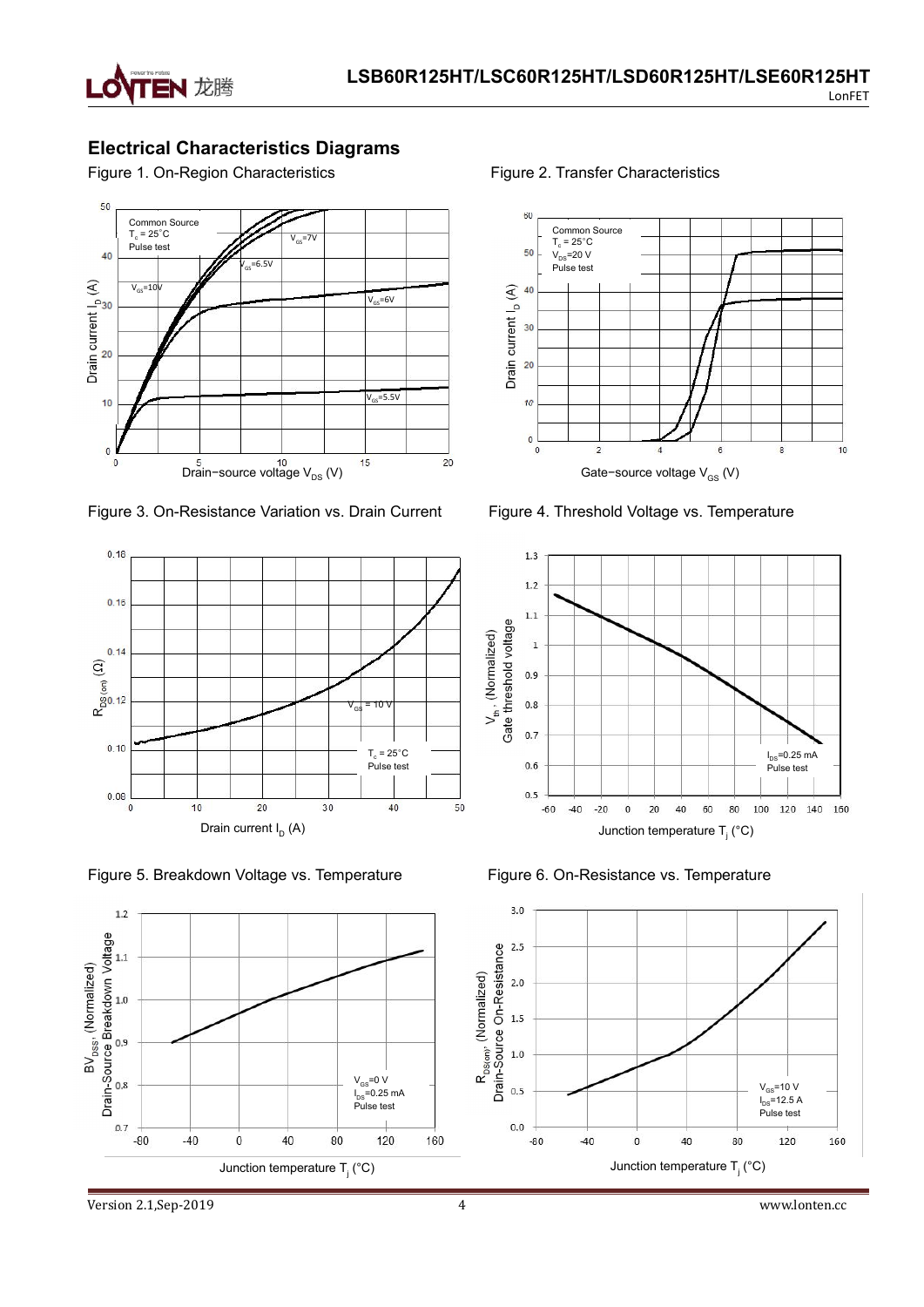

#### Figure 7. Capacitance Characteristics Figure 8. Gate Charge Characterist















Total Gate Charge  $\mathsf{Q}_{_{\mathrm{G}}}$  (nC)







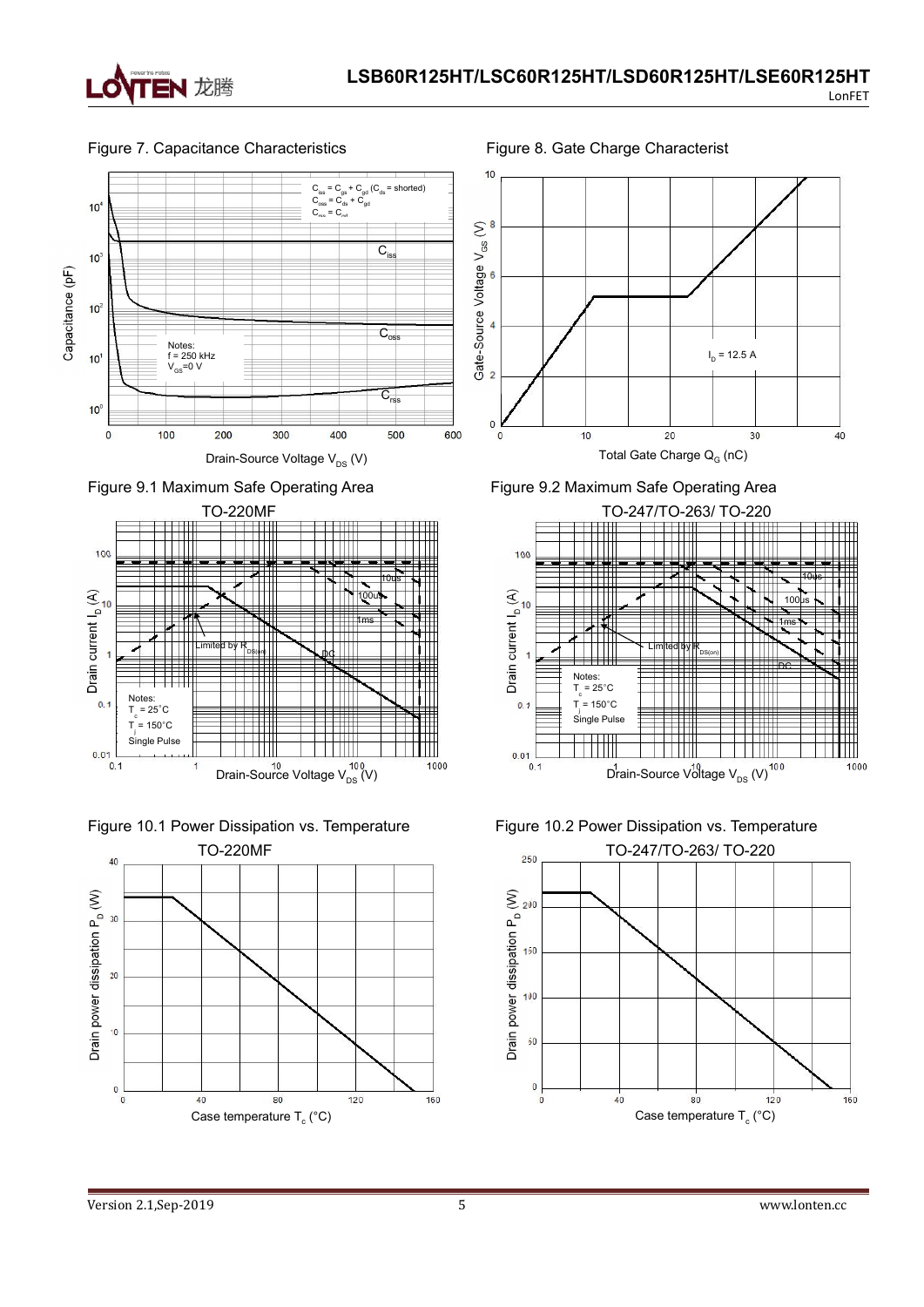

 $\epsilon$ 

**Gate Charge Test Circuit & Waveform**



**Unclamped Inductive Switching Test Circuit & Waveforms**

ò



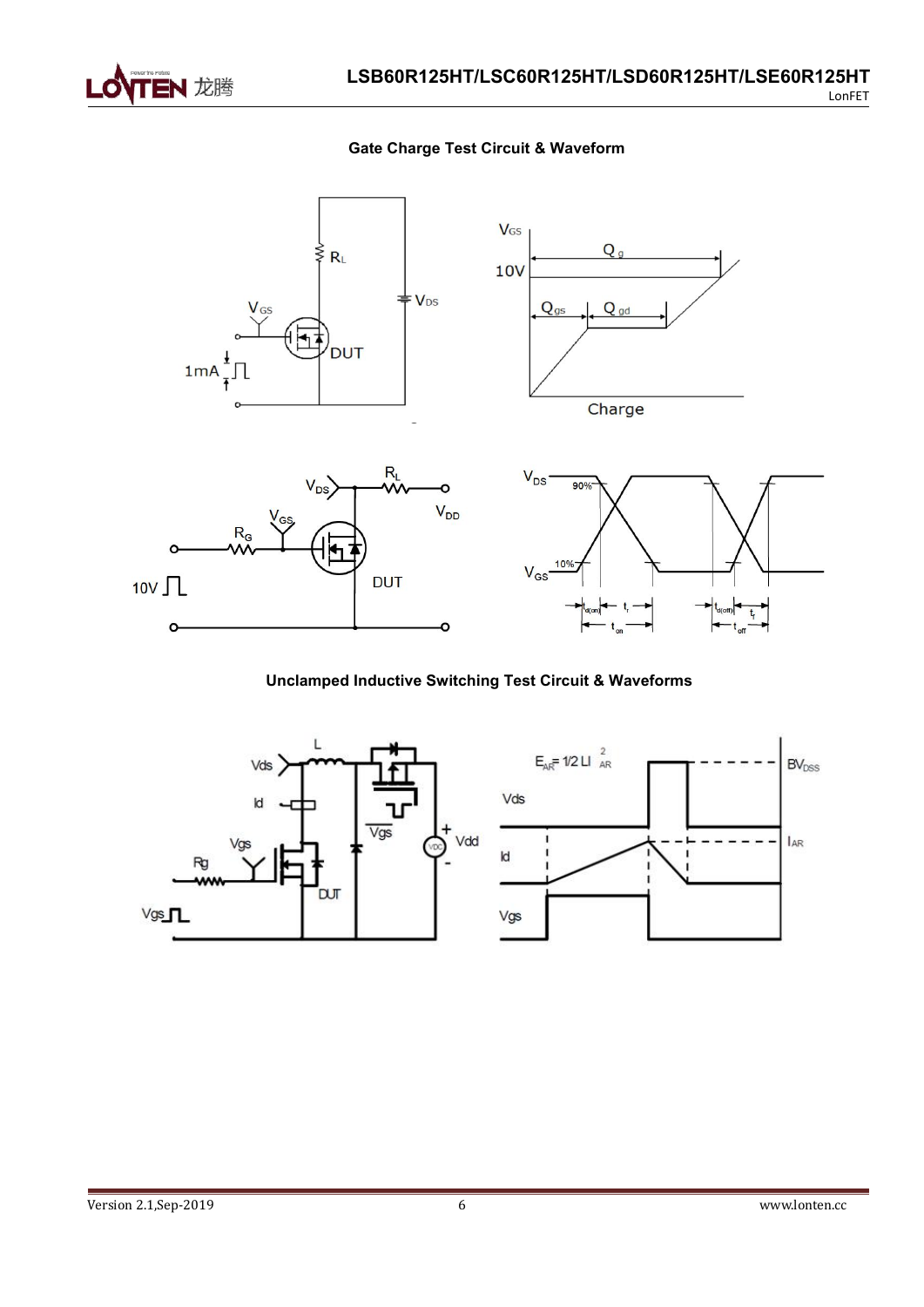

#### **Mechanical Dimensions for TO-247**



| <b>SYMBOL</b>  |            | mm         |       |
|----------------|------------|------------|-------|
|                | <b>MIN</b> | <b>NOM</b> | MAX   |
| А              | 4.80       | 5.00       | 5.20  |
| A1             | 2.21       | 2.41       | 2.59  |
| A <sub>2</sub> | 1.85       | 2.00       | 2.15  |
| b              | 1.11       | 1.21       | 1.36  |
| b <sub>2</sub> | 1.91       | 2.01       | 2.21  |
| b <sub>4</sub> | 2.91       | 3.01       | 3.21  |
| с              | 0.51       | 0.61       | 0.75  |
| D              | 20.80      | 21.00      | 21.30 |
| D <sub>1</sub> | 16.25      | 16.55      | 16.85 |
| Ε              | 15.50      | 15.80      | 16.10 |
| E1             | 13.00      | 13.30      | 13.60 |
| E <sub>2</sub> | 4.80       | 5.00       | 5.20  |
| E <sub>3</sub> | 2.30       | 2.50       | 2.70  |
| е              |            | 5.44BSC    |       |
| Г              | 19.82      | 19.92      | 20.22 |
| L1             |            |            | 4.30  |
| ØP             | 3.40       | 3.60       | 3.80  |
| ØP1            |            |            | 7.30  |
| S              |            | 6.15BSC    |       |

#### **TO-247 Part Marking Information**

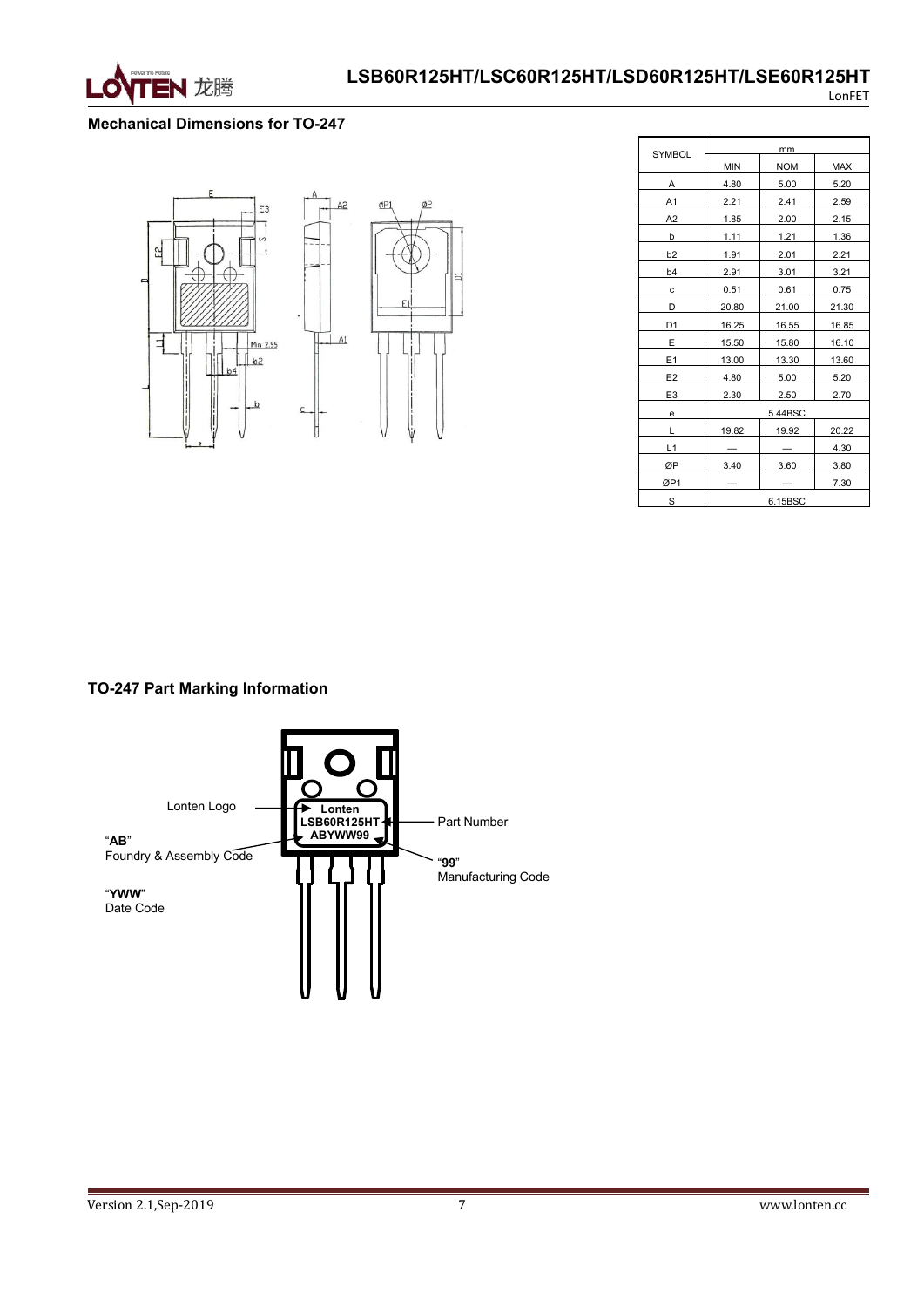

#### **Mechanical Dimensions for TO-220**



|                                   |                          |            | <b>COMMON DIMENSIONS</b> |                   |                   |       |
|-----------------------------------|--------------------------|------------|--------------------------|-------------------|-------------------|-------|
|                                   |                          | MM         |                          |                   | <b>INCH</b>       |       |
| SYMBOL                            | MIN                      | <b>NOM</b> | MAX                      | MIN               | <b>NOM</b>        | MAX   |
| Α                                 | 4.37                     | 4.57       | 4.70                     | 0.172             | 0.180             | 0.185 |
| A <sub>1</sub>                    | 1.25                     | 1.30       | 1.40                     | 0.049             | 0.051             | 0.055 |
| A <sub>2</sub>                    | 2.20                     | 2.40       | 2.60                     | 0.087             | 0.094             | 0.102 |
| b                                 | 0.70                     | 0.80       | 0.95                     | 0.028             | 0.031             | 0.037 |
| b <sub>2</sub>                    | 1.17                     | 1.27       | 1.47                     | 0.046             | 0.050             | 0.058 |
| $\mathbf{C}$                      | 0.45                     | 0.50       | 0.60                     | 0.018             | 0.020             | 0.024 |
| D                                 | 15.10                    | 15.60      | 16.10                    | 0.594             | 0.614             | 0.634 |
| D <sub>1</sub>                    | 8.80                     | 9.10       | 9.40                     | 0.346             | 0.358             | 0.370 |
| D <sub>2</sub>                    | 5.50                     |            |                          | 0.217             |                   |       |
| E                                 | 9.70                     | 10.00      | 10.30                    | 0.382             | 0.394             | 0.406 |
| E <sub>3</sub>                    | 7.00                     |            |                          | 0.276             | $\qquad \qquad -$ | —     |
| $\mathsf{e}% _{t}\left( t\right)$ |                          | 2.54BSC    |                          |                   | 0.1BSC            |       |
| e <sub>1</sub>                    |                          | 5.08BSC    |                          |                   | 0.2BSC            |       |
| H1                                | 6.25                     | 6.50       | 6.85                     | 0.246             | 0.256             | 0.270 |
| L                                 | 12.75                    | 13.50      | 13.80                    | 0.502             | 0.531             | 0.543 |
| L1                                | $\overline{\phantom{m}}$ | 3.10       | 3.40                     | $\qquad \qquad -$ | 0.122             | 0.134 |
| Øp                                | 3.40                     | 3.60       | 3.80                     | 0.134             | 0.142             | 0.150 |
| Q                                 | 2.60                     | 2.80       | 3.00                     | 0.102             | 0.110             | 0.118 |

#### **TO-220 Part Marking Information**

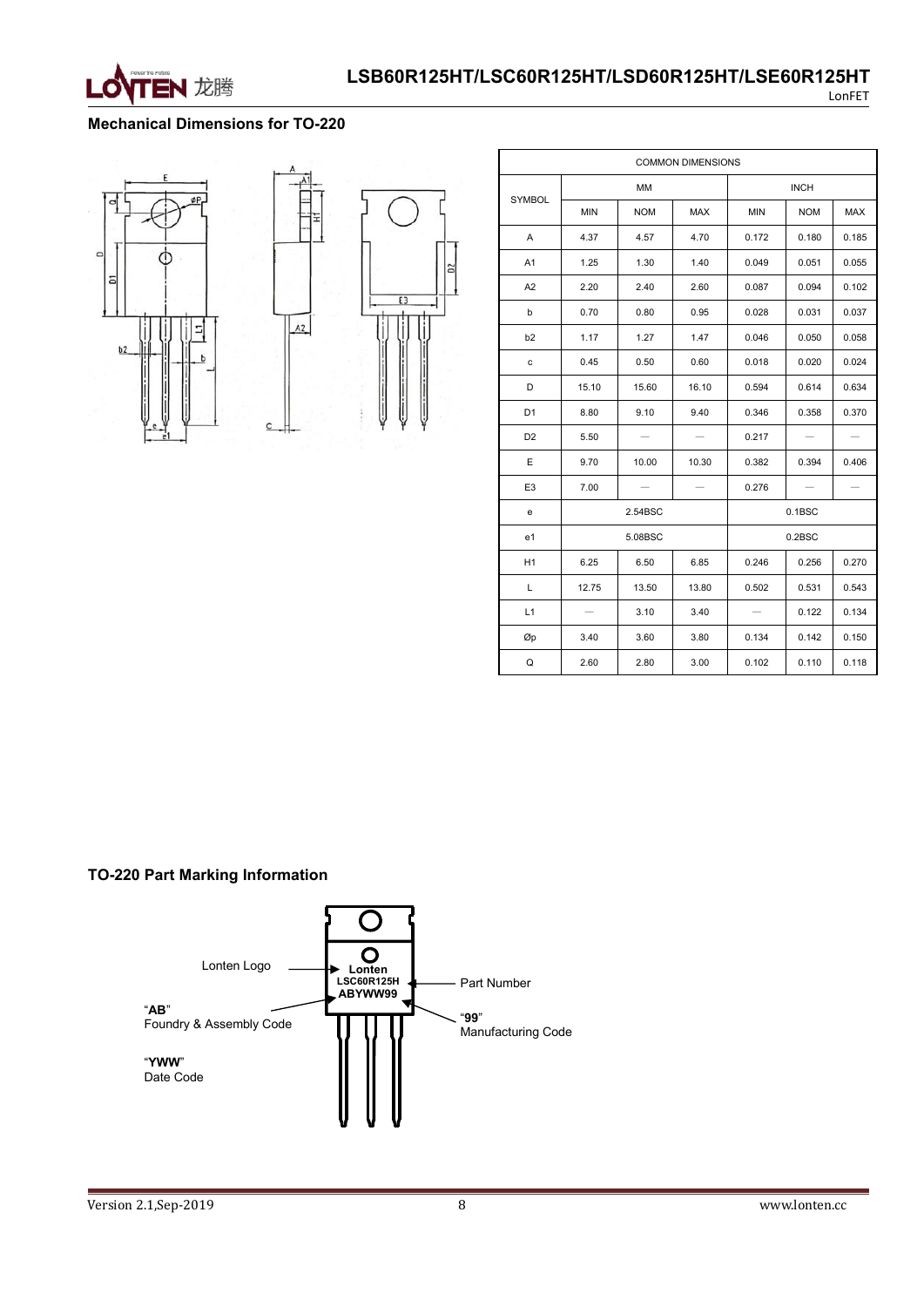

#### **Mechanical Dimensions for TO-220MF**



|                |            | <b>COMMON DIMENSIONS</b> |            |            |             |            |
|----------------|------------|--------------------------|------------|------------|-------------|------------|
| <b>SYMBOL</b>  |            | MM                       |            |            | <b>INCH</b> |            |
|                | <b>MIN</b> | <b>NOM</b>               | <b>MAX</b> | <b>MIN</b> | <b>NOM</b>  | <b>MAX</b> |
| E              | 9.96       | 10.16                    | 10.36      | 0.392      | 0.400       | 0.408      |
| Α              | 4.50       | 4.70                     | 4.90       | 0.177      | 0.185       | 0.193      |
| A <sub>1</sub> | 2.34       | 2.54                     | 2.74       | 0.092      | 0.100       | 0.108      |
| A2             | 0.30       | 0.45                     | 0.60       | 0.012      | 0.002       | 0.024      |
| A <sub>4</sub> | 2.65       | 2.76                     | 2.96       | 0.104      | 0.109       | 0.117      |
| C              | 0.40       | 0.50                     | 0.65       | 0.016      | 0.020       | 0.026      |
| D              | 15.57      | 15.87                    | 16.17      | 0.613      | 0.625       | 0.637      |
| H1             |            | 6.70REF                  |            |            | 0.264REF    |            |
| e              |            | 2.54BSC                  |            |            | 0.1BSC      |            |
| ØP             | 3.03       | 3.18                     | 3.38       | 0.119      | 0.125       | 0.133      |
| Г              | 12.68      | 12.98                    | 13.28      | 0.499      | 0.511       | 0.523      |
| L1             | 2.88       | 3.03                     | 3.18       | 0.113      | 0.119       | 0.125      |
| ØP3            |            | 3.15REF                  |            |            | 0.124REF    |            |
| F <sub>3</sub> | 3.15       | 3.30                     | 3.45       | 0.124      | 0.130       | 0.136      |
| G <sub>3</sub> | 1.25       | 1.35                     | 1.55       | 0.049      | 0.053       | 0.061      |
| b1             | 1.18       | 1.28                     | 1.43       | 0.046      | 0.050       | 0.056      |
| b2             | 0.70       | 0.80                     | 0.95       | 0.028      | 0.031       | 0.037      |

### **TO-220MF Part Marking Information**

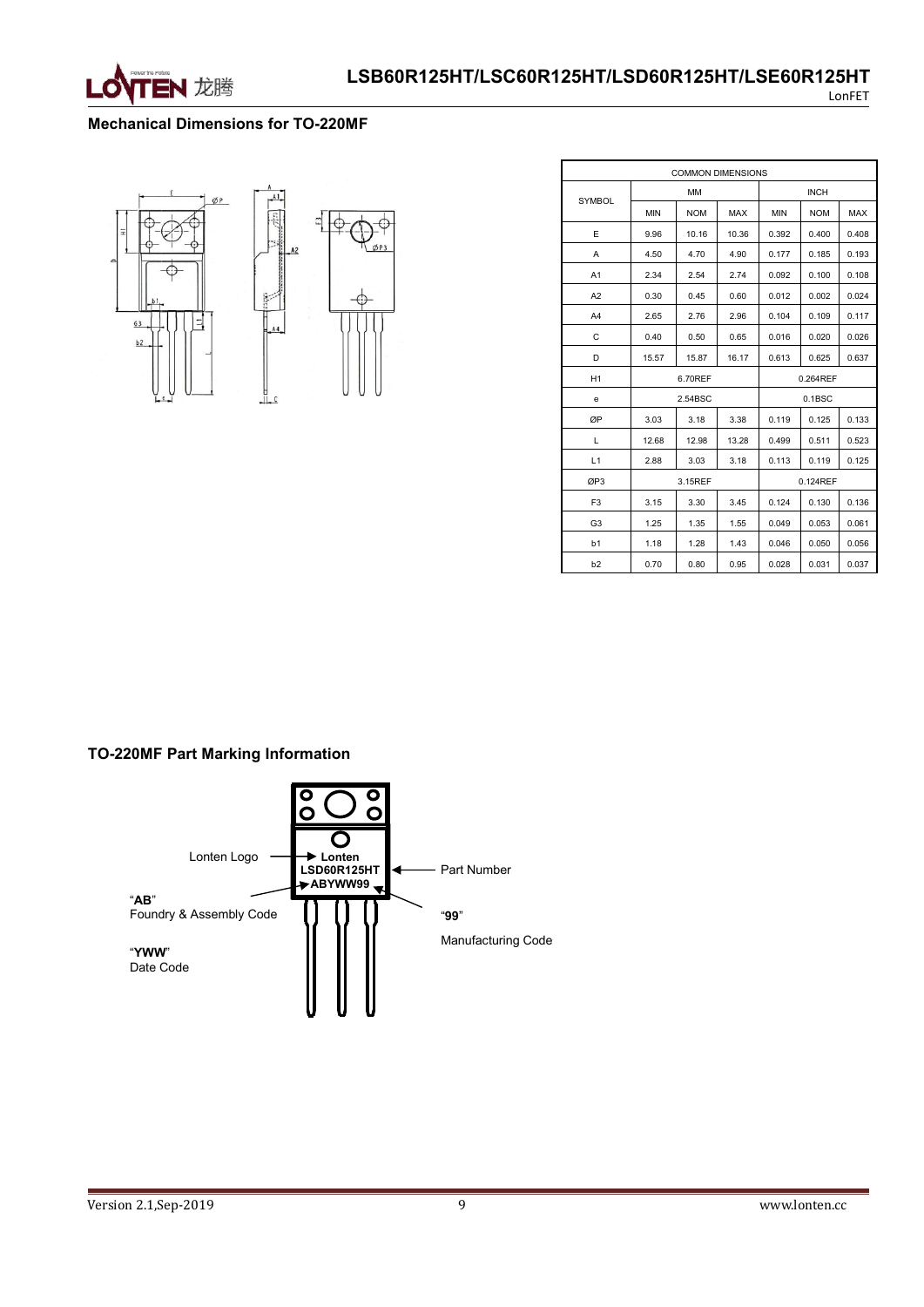

#### **Mechanical Dimensions for TO-263**



| <b>COMMON DIMENSIONS</b> |             |            |             |             |               |               |
|--------------------------|-------------|------------|-------------|-------------|---------------|---------------|
| <b>SYMBOL</b>            |             | MM         |             | <b>INCH</b> |               |               |
|                          | <b>MIN</b>  | <b>NOM</b> | <b>MAX</b>  | <b>MIN</b>  | <b>NOM</b>    | <b>MAX</b>    |
| A                        | 4.37        | 4.57       | 4.77        | 0.172       | 0.180         | 0.188         |
| A <sub>1</sub>           | 1.22        | 1.27       | 1.42        | 0.048       | 0.050         | 0.056         |
| A2                       | 2.49        | 2.89       | 2.89        | 0.098       | 0.114         | 0.114         |
| A <sub>3</sub>           | 0.00        | 0.13       | 0.25        | 0.000       | 0.005         | 0.010         |
| b                        | 0.70        | 0.81       | 0.96        | 0.028       | 0.032         | 0.034         |
| b1                       | 1.17        | 1.27       | 1.47        | 0.046       | 0.050         | 0.058         |
| c                        | 0.30        | 0.38       | 0.53        | 0.012       | 0.015         | 0.021         |
| D <sub>1</sub>           | 8.50        | 8.70       | 8.90        | 0.335       | 0.343         | 0.350         |
| D <sub>4</sub>           | 6.60        |            |             | 0.260       |               |               |
| E                        | 9.86        | 10.16      | 10.36       | 0.389       | 0.400         | 0.408         |
| E <sub>5</sub>           | 7.06        |            |             | 0.278       |               |               |
| e                        |             | 2.54 BSC   |             |             | 0.100 BSC     |               |
| H                        | 14.70       | 15.10      | 15.50       | 0.579       | 0.594         | 0.610         |
| H <sub>2</sub>           | 1.07        | 1.27       | 1.47        | 0.042       | 0.050         | 0.058         |
| L                        | 2.00        | 2.30       | 2.60        | 0.079       | 0.091         | 0.102         |
| L1                       | 1.40        | 1.55       | 1.70        | 0.055       | 0.061         | 0.067         |
| L4                       |             | 0.25 BSC   |             |             | 0.010 BSC     |               |
| θ                        | $0^{\circ}$ | $5^\circ$  | $9^{\circ}$ | $0^{\circ}$ | $0.197^\circ$ | $0.354^\circ$ |

#### **TO-263 Part Marking Information**



Version 2.1, Sep-2019 10 www.lonten.cc